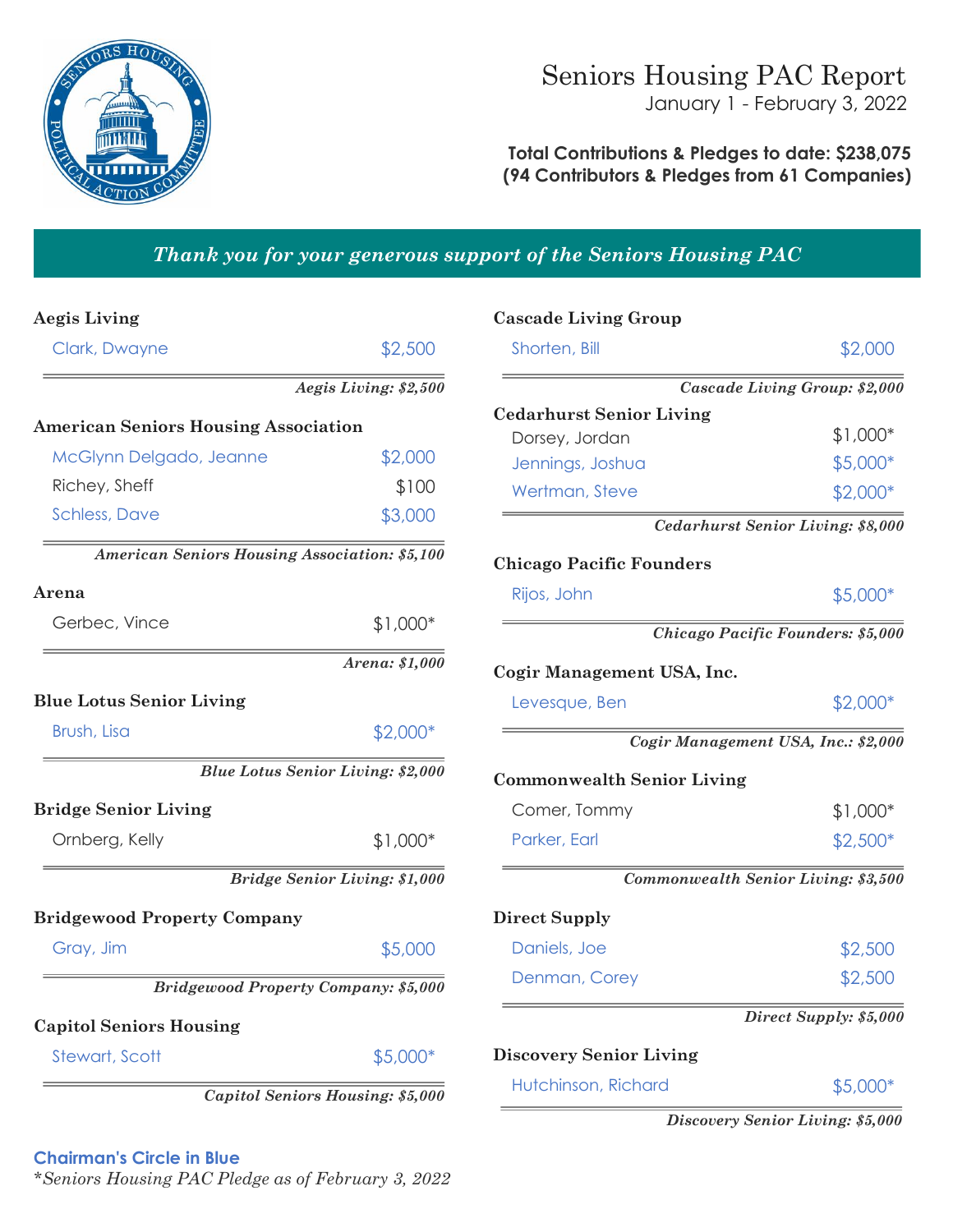| Williams, Mike                | \$2,000*                                      | Kayne A                |
|-------------------------------|-----------------------------------------------|------------------------|
|                               | <b>English Meadows Senior Living: \$2,000</b> | <b>Newlo</b>           |
| <b>Erickson Senior Living</b> |                                               |                        |
| <b>Sweetser, Christian</b>    | $$2,500*$                                     | <b>Kisco So</b>        |
|                               | Erickson Senior Living: \$2,500               | <b>Ritsch</b>          |
| G5                            |                                               |                        |
| West, Daniel                  | $$1,000*$                                     | Kithwai                |
|                               | G5: \$1,000                                   | Ju, An                 |
| <b>Hamilton Insurance</b>     |                                               |                        |
| Zuccari, Jason                | \$2,000*                                      | <b>LCS</b>             |
|                               | Hamilton Insurance: \$2,000                   | Benne                  |
| <b>Hanson Bridgett</b>        |                                               |                        |
| Goldman, Joel                 | \$3,500                                       | Liberty                |
| Gordon, Paul                  | $$3,500*$                                     | Bork, M                |
|                               | Hanson Bridgett: \$7,000                      | Purvis,                |
| <b>Harbor Point Capital</b>   |                                               |                        |
| Stevens, Josh                 | \$5,000*                                      | Longvie                |
|                               | Harbor Point Capital: \$5,000                 | Best, T                |
| HealthTrust                   |                                               |                        |
| <b>Blumenthal, Colleen</b>    | \$5,000*                                      | LTC Pro                |
|                               | HealthTrust: \$5,000                          | Simpso                 |
| Invesque                      |                                               |                        |
| Onweller, Kari                | $$1,000*$                                     | Lument                 |
|                               | <i>Invesque: \$1,000</i>                      | <b>Boitar</b>          |
| JLL                           |                                               |                        |
| Mendes, Joel                  | \$2,000*                                      | Marsh<br><b>Atkins</b> |
|                               | JLL: \$2,000                                  | Clayto                 |
|                               |                                               | Leder                  |

| Katzmann, Lynne                            | \$5,000*                                     |
|--------------------------------------------|----------------------------------------------|
|                                            | Juniper Communities: \$5,000                 |
| <b>Kayne Anderson Real Estate Advisors</b> |                                              |
| Newland, Max                               | \$2,000                                      |
|                                            | Kayne Anderson Real Estate Advisors: \$2,000 |
| <b>Kisco Senior Living</b>                 |                                              |
| Ritschel, MJ                               | \$2,000                                      |
|                                            | Kisco Senior Living: \$2,000                 |
| <b>Kithward</b>                            |                                              |
| Ju, Amber                                  | \$1,000*                                     |
|                                            | Kithward: \$1,000                            |
| LCS                                        |                                              |
| Bennett, Zane                              | \$1,000*                                     |
|                                            | LCS: \$1,000                                 |
| <b>Liberty Senior Living</b>               |                                              |
| <b>Bork, Matt</b>                          | \$2,000*                                     |
| Purvis, Will                               | \$2,000                                      |
|                                            | Liberty Senior Living: \$4,000               |
| <b>Longview Senior Housing</b>             |                                              |
| <b>Best, Thilo</b>                         | \$5,000                                      |
|                                            | Longview Senior Housing: \$5,000             |
| <b>LTC</b> Properties, Inc.                |                                              |
| Simpson, Wendy                             | \$5,000                                      |
|                                            | LTC Properties, Inc.: \$5,000                |
| ${\rm Lument}$                             |                                              |
| <b>Boitano, Dave</b>                       | \$2,000*                                     |
|                                            | <b>Lument: \$2,000</b>                       |
| Marsh                                      |                                              |
| Atkinson, John                             | \$5,000*                                     |
| Clayton, Tara                              | \$1,000*                                     |
| Lederer, Rodger                            | \$3,000*                                     |
| Lieber, Scott                              | \$2,000*                                     |
|                                            | Marsh: \$11,000                              |

**Juniper Communities**

# **Chairman's Circle in Blue**

*\*Seniors Housing PAC Pledge as of February 3, 2022*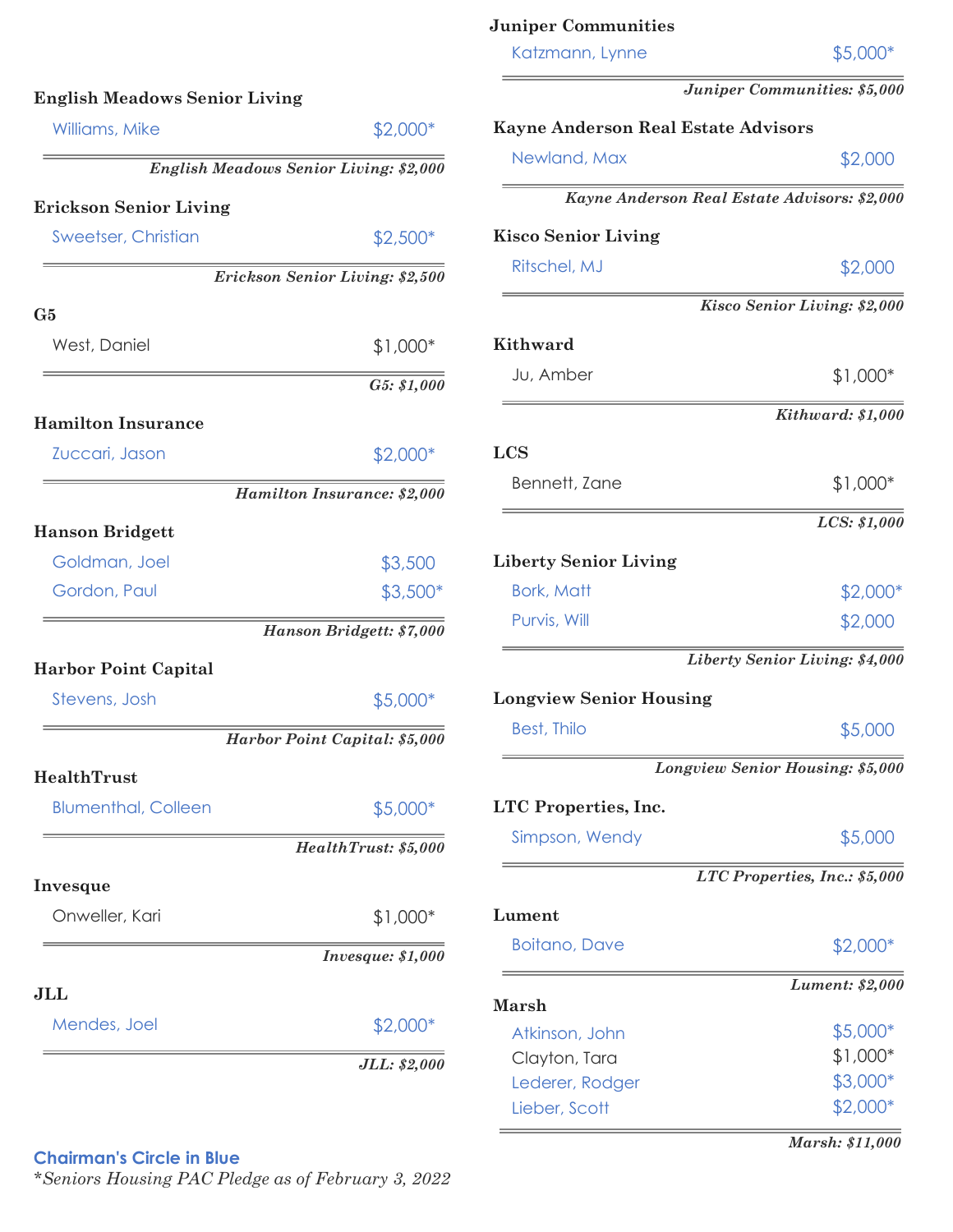|                                                |                                    | <b>Lifestone Link</b>                 |                                         |
|------------------------------------------------|------------------------------------|---------------------------------------|-----------------------------------------|
|                                                |                                    | Quirino, Cesar                        | $$5,000*$                               |
|                                                |                                    |                                       | Lifestone Link: \$5,000                 |
| <b>Medication Management Partners</b>          |                                    | Ray Stone Inc.                        |                                         |
| Avdiu, Labinot                                 | \$2,000                            | Stone, Todd                           | \$3,000*                                |
| <b>Medication Management Partners: \$2,000</b> |                                    |                                       | Ray Stone Inc.: \$3,000                 |
| Omega Healthcare Inc.                          |                                    | <b>Ryan Companies US, Inc.</b>        |                                         |
| Walter, Shani                                  | \$5,000*                           | Ferguson, Julie                       | \$2,500                                 |
| Omega Healthcare Inc.: \$5,000                 |                                    |                                       | Ryan Companies US, Inc.: \$2,500        |
| <b>Pathway to Living</b>                       |                                    | SafelyYou                             |                                         |
| Dickinson, Justin                              | $$1,000*$                          | McMillen, Mike                        | $$2,000*$                               |
|                                                | Pathway to Living: \$1,000         | Netscher, George                      | $$2,500*$                               |
| <b>Pearl Meyer</b>                             |                                    |                                       | SafelyYou: \$4,500                      |
| Boba, Jon                                      | \$2,000*                           | <b>Sagora Senior Living</b>           |                                         |
|                                                | Pearl Meyer: \$2,000               | <b>Edwards, Donny</b>                 | $$5,000*$                               |
| <b>People's United Bank</b>                    |                                    |                                       | Sagora Senior Living: \$5,000           |
| Unangst, Walter                                | \$750*                             | <b>Salem Equity</b>                   |                                         |
|                                                | People's United Bank: \$750        | Hands, Jim                            | $$5,000*$                               |
| <b>PGIM Real Estate</b>                        |                                    |                                       | Salem Equity: \$5,000                   |
| Scheppmann, Dana                               | $$2,500*$                          | <b>Wolff Resident Experience</b>      |                                         |
|                                                | PGIM Real Estate: \$2,500          | Schmid, Laura                         | $$100*$                                 |
| PointClickCare                                 |                                    |                                       | <b>Wolff Resident Experience: \$100</b> |
| Evanich, Alexis                                | \$2,000*                           | <b>Senior Lifestyle</b>               |                                         |
|                                                | PointClickCare: \$2,000            | Frumm, Jerry                          | $$5,000*$                               |
| <b>Primrose Retirement Communities</b>         |                                    | Kleckner, Jen                         | $$1,000*$                               |
| Morgan, Brian                                  | \$3,000*                           | Robins, Justin                        | $$2,000*$                               |
| Primrose Retirement Communities: \$3,000       |                                    |                                       | Senior Lifestyle: \$8,000               |
|                                                |                                    | <b>Senior Living Communities, LLC</b> |                                         |
| <b>Priority Life Care</b>                      |                                    | Thompson, Ben                         | \$3,000                                 |
| Petras, Bobby                                  | \$2,000*                           | <b>Thompson, Donald</b>               | \$5,000                                 |
|                                                | <b>Priority Life Care: \$2,000</b> | Thompson, Josh                        | \$3,000                                 |

*Senior Living Communities, LLC: \$11,000* 

# **Chairman's Circle in Blue**

*\*Seniors Housing PAC Pledge as of February 3, 2022*